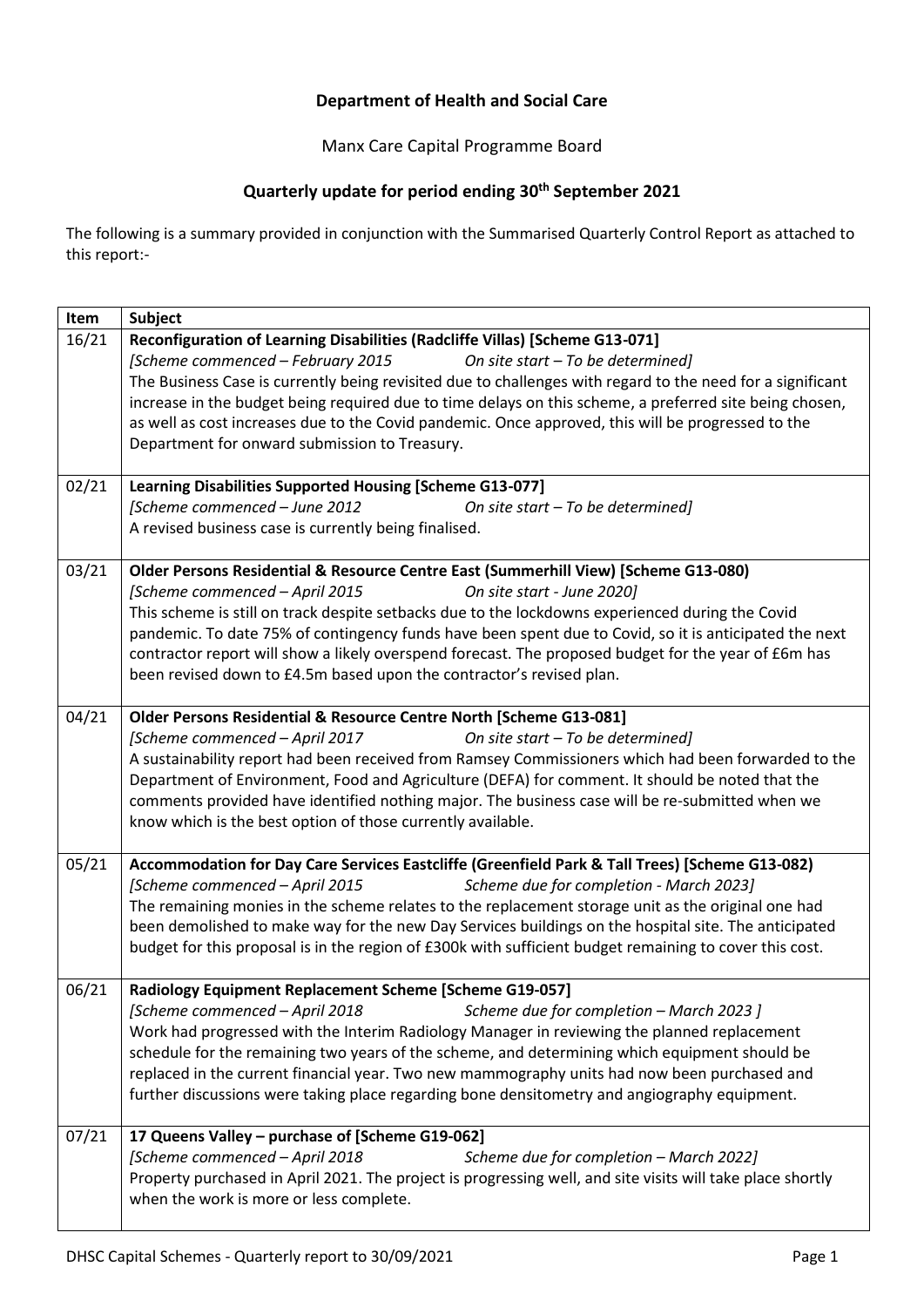| 08/21 | Acute Adult In-Patient Facility (Manannan Court & Geddyn Reesht) [Scheme G19-064]<br>Scheme due for completion - March 2023]<br>[Scheme commenced - January 2013<br>The works relating to the courtyards at Manannan Court had now been completed. The planned work to<br>replace the vinyl flooring in the building would likely take longer than anticipated due to workloads of<br>local companies at present. The planned work to Geddyn Reesht had yet to commence as Mental Health<br>Services were reviewing what is actually needed arising from what had been learned from the recent<br>Covid pandemic. |  |  |  |  |  |  |  |  |
|-------|-------------------------------------------------------------------------------------------------------------------------------------------------------------------------------------------------------------------------------------------------------------------------------------------------------------------------------------------------------------------------------------------------------------------------------------------------------------------------------------------------------------------------------------------------------------------------------------------------------------------|--|--|--|--|--|--|--|--|
| 09/21 | Asset Replacement Scheme [Scheme G19-067]<br>[Scheme commenced - April 2007<br>No end date - recurring scheme]<br>Over £1.2m had now been committed from the current year's budget of £1.84m. This figure included<br>orders for three autoclaves, theatre operating tables, pulmonary function testing systems<br>(Cardiorespiratory), defibrillators for use across a number of areas, variable height baths and paediatric<br>cots. A number of other significant business cases were currently being prepared the costs of which<br>would likely fall into the current financial year.                        |  |  |  |  |  |  |  |  |
| 10/21 | GP Surgeries - Peel - extension to [Scheme G19-071]<br>[Scheme commenced - July 2014<br>On site start - July 2020]<br>Whilst snagging on the scheme was continuing, the building had been handed over and was now in use<br>by the Practice.                                                                                                                                                                                                                                                                                                                                                                      |  |  |  |  |  |  |  |  |
| 11/21 | Upgrade to Ward 20 Isolation Unit, Noble's Hospital [Scheme G19-075]<br>[Scheme commenced - May 2019<br>Scheme due for completion- To be determined]<br>The scheme had been placed on hold due to consideration being given to the suggestion of now housing<br>an isolation area within the main hospital with Ward 20 now being used as a potential field hospital area<br>instead.                                                                                                                                                                                                                             |  |  |  |  |  |  |  |  |
| 12/21 | <b>Strategic Development Fund [Scheme G19-076]</b><br>[Scheme commenced - April 2017<br>No end date – recurring scheme]<br>There had been limited expenditure to date on this scheme. Currently awaiting final infrastructure costs<br>for the installation of new equipment recently purchased ie isolators in Pathology and Pharmacy,<br>Cardiorespiratory equipment, as well as the cost of installing Wi-Fi at Greenacres learning disability<br>house.                                                                                                                                                       |  |  |  |  |  |  |  |  |
| 13/21 | Re-development of Grianagh Court [Scheme G19-077]<br>[Scheme commenced - August 2016<br>On site start - To be determined]<br>The tenders have now been received with an anticipated start date of October 2021. It was currently<br>anticipated that due to increased material costs and the consequences of the Covid pandemic, that the<br>tenders would more than likely be up to £1m over the proposed budget of £3.5m.                                                                                                                                                                                       |  |  |  |  |  |  |  |  |
| 14/21 | Redevelopment of Emergency Department, Noble's Hospital G19-078<br>[Scheme commenced - July 2019<br>On site start - To be determined]<br>The scheme was currently progressing with the intention of combining it with the Upgrade to Ward 20<br>scheme. Proposed plans have been received from the DoI, and a meeting has also taken place with the<br>national advisor on A&E departments from Addenbrookes Hospital.                                                                                                                                                                                            |  |  |  |  |  |  |  |  |
| 15/21 | Replacement LIM system, Pathology, Noble's Hospital G19-081<br>[Scheme commenced – September 2020<br>Scheme due for completion - March 2023]<br>Clinisys had been awarded the contract for the replacement of the current system. The scheme was still<br>on track with the majority of the 2021/22 budget being expended in September/October 2021.                                                                                                                                                                                                                                                              |  |  |  |  |  |  |  |  |

Treasury, FAS 3<sup>rd</sup> November 2021